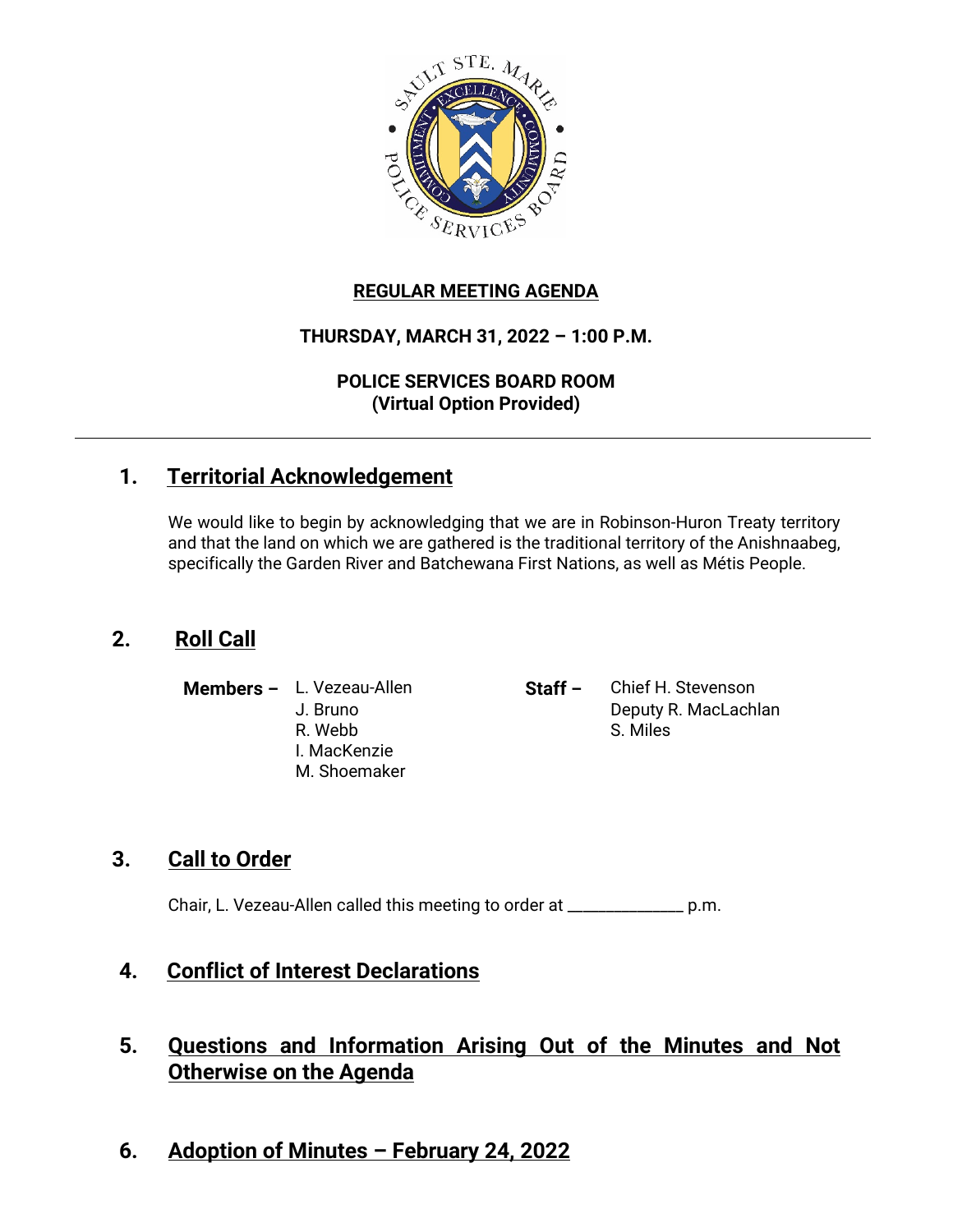MOVED BY: SECONDED BY:

RESOLVED that the Minutes of the regular meeting, as presented, be hereby approved.

# **7. Motion to Accept Agenda – March 31, 2022**

MOVED BY: SECONDED BY:

RESOLVED that the Agenda of the regular meeting, as presented, be hereby approved.

# **8. Communications & Reports –** *Information Only*

- a) Special Account Ledger (Auction Fund) February 2022
- b) Monthly Overtime (Paid and Banked) February 2022
- c) Monthly Staff Shortage Overtime Costs (3 Year Comparison) February 2022
- d) Monthly Staff Shortage Costs February 2022
- e) Statistical Reports July 2021 to December 2021
- f) Public Complaints Against Police
- g) Use of Force Reports
- h) Travel Log
- i) Notes of Appreciation

## **9. 2021 Search of Persons Annual Report 2021**

# **10. 2021 Collection of Identifying Information in Certain Circumstances Annual Report 2021**

- **11. 2021 Use of Force Annual Report**
- **12. For Information: Request for Donation Form**
- **13. New Business**
- **14. Next Meeting Date**